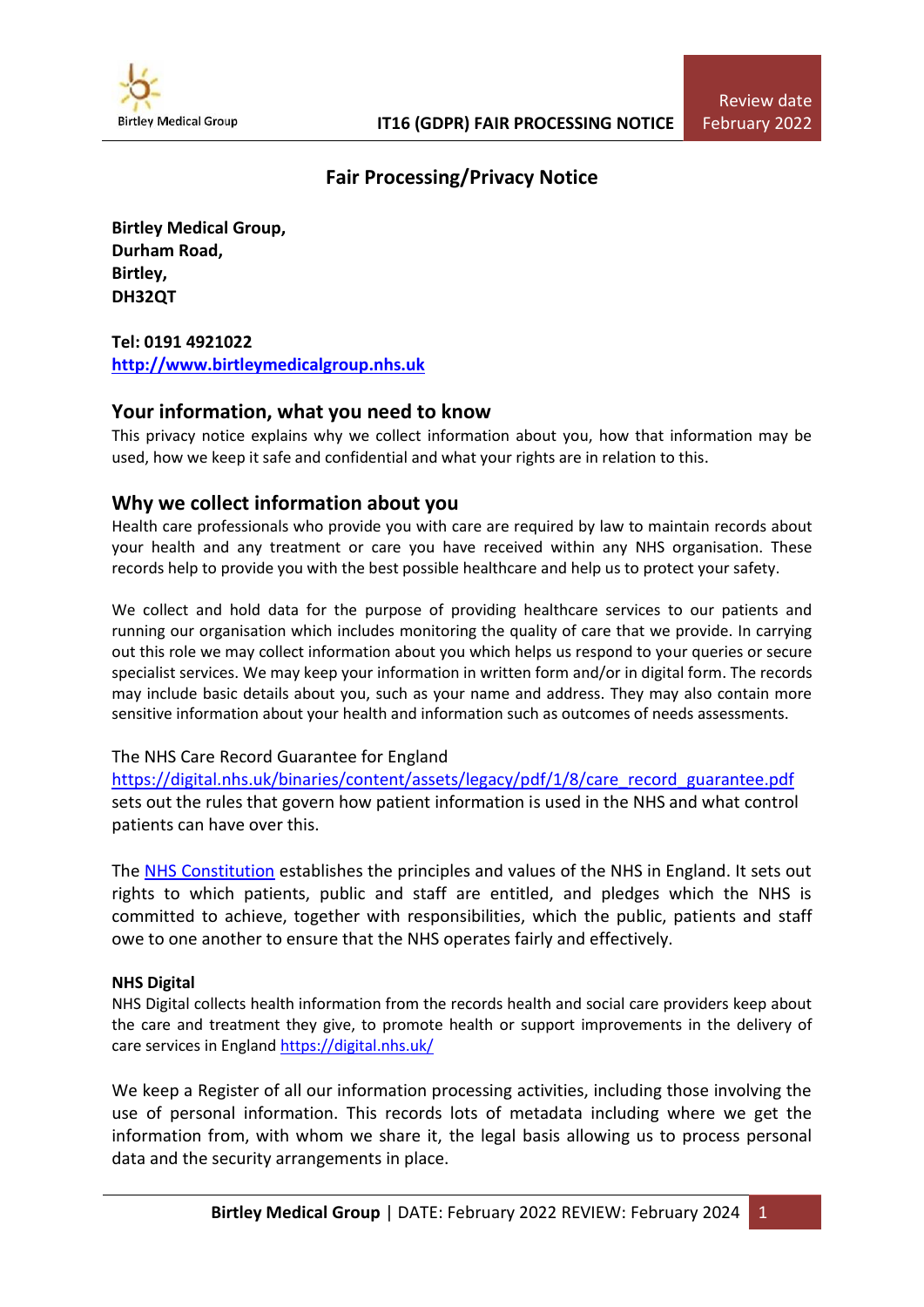

## **Details we collect about you**

The health care professionals who provide you with care maintain records about your health and any treatment or care you have received previously (e.g. from Hospitals, GP Surgeries, A&E, etc.). These records help to provide you with the best possible healthcare. Records which this GP Practice may hold about you may include the following:

- Details about you, such as your address and next of kin
- Any contact the surgery has had with you, such as appointments, clinic visits, emergency appointments, etc.
- Notes and reports about your health
- Details about your treatment and care
- Results of investigations, such as laboratory tests, x-rays, etc.
- Relevant information from other health professionals, relatives or those who care for you

## **How we keep your information confidential and safe**

Everyone working for our organisation is subject to the Common Law Duty of Confidence. Information provided in confidence will only be used for specific purposes in accordance with the law. The NHS Digital Code of Practice on Confidential Information [https://digital.nhs.uk/data-and-information/looking-after-information/data-security-and](https://digital.nhs.uk/data-and-information/looking-after-information/data-security-and-information-governance/codes-of-practice-for-handling-information-in-health-and-care/code-of-practice-on-confidential-information)[information-governance/codes-of-practice-for-handling-information-in-health-and](https://digital.nhs.uk/data-and-information/looking-after-information/data-security-and-information-governance/codes-of-practice-for-handling-information-in-health-and-care/code-of-practice-on-confidential-information)[care/code-of-practice-on-confidential-information](https://digital.nhs.uk/data-and-information/looking-after-information/data-security-and-information-governance/codes-of-practice-for-handling-information-in-health-and-care/code-of-practice-on-confidential-information) applies to all NHS staff and they are required to protect your information, inform you of how your information will be used, and allow you to decide if and how your information can be shared. All our staff are expected to make sure information is kept confidential and receive regular training on how to do this.

The health records we use may be electronic, on paper or a mixture of both, and we use a combination of working practices and technology to ensure that your information is kept confidential and secure. Your records are backed up securely in line with NHS standard procedures. We ensure that the information we hold is kept in secure locations, is protected by appropriate security and access is restricted to authorised personnel. We also make sure external data processors that support us are legally and contractually bound to operate and prove security arrangements are in place where data that could or does identify a person are processed. We are committed to protecting your privacy and will only use information collected lawfully in accordance with:

- Data Protection Act 2018 (UK GDPR)
- Human Rights Act
- Common Law Duty of Confidentiality
- NHS Codes of Confidentiality and Information Security
- Health and Social Care Act 2015
- And all applicable legislation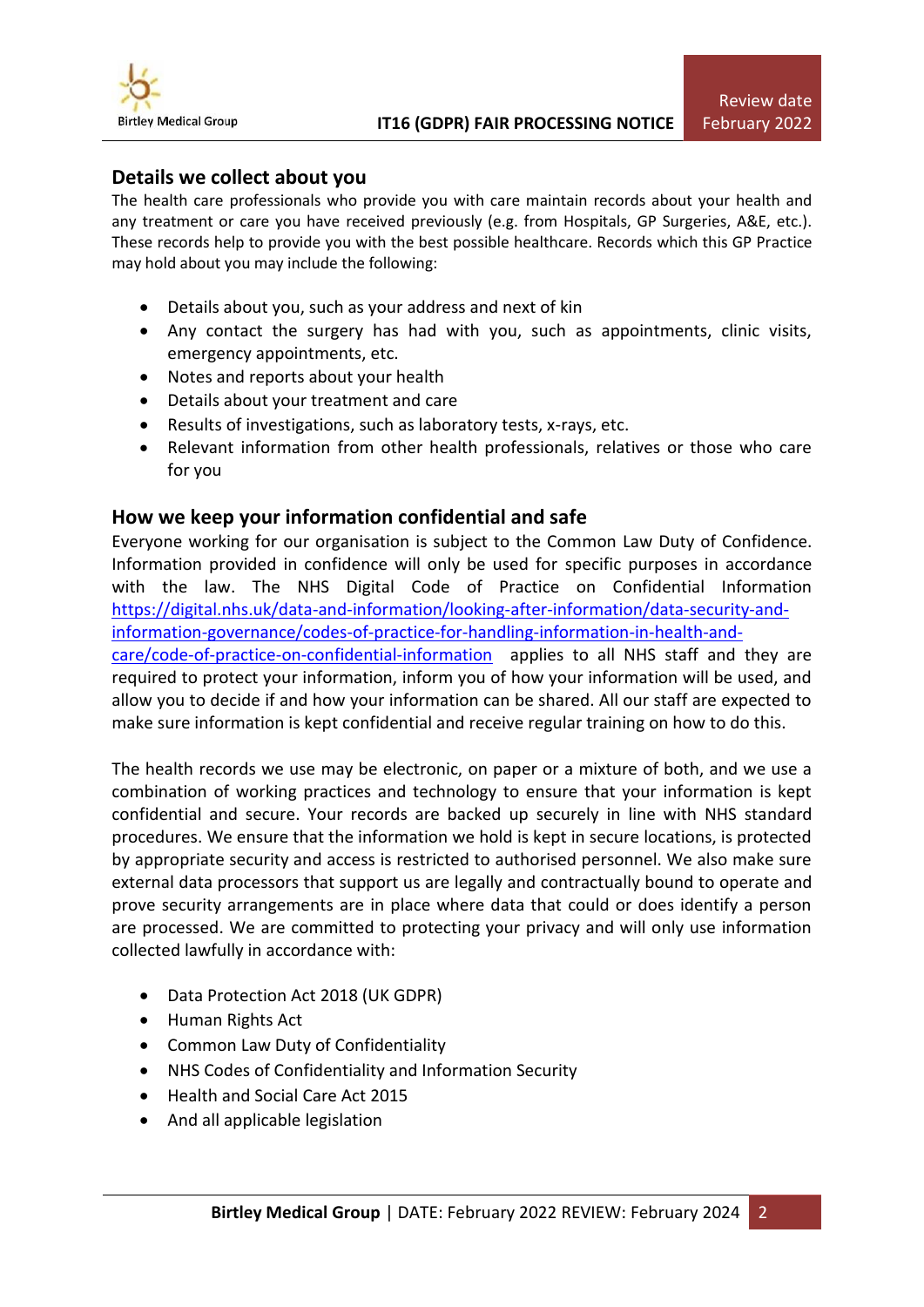

We have a senior person responsible for protecting the confidentiality of patient information and enabling appropriate information sharing. This person is called the Caldicott Guardian. The Caldicott Guardian for the practice is Mr Ashley Irwin who can be contacted using the contact details at the top of this document. We also have a Senior Information Risk Owner (SIRO) who is responsible for owning the practice's information risk. The SIRO is Mr Ashley Irwin.

We are registered with the Information Commissioner's Office (ICO) as a data controller which describes the purposes for which we process personal data. A copy of the registration is available from the **[ICO's web site](https://ico.org.uk/about-the-ico/what-we-do/register-of-data-controllers/)** by searching on our name.

We maintain our duty of confidentiality to you at all times. We will only ever use or pass on information about you if we reasonably believe that others involved in your care have a genuine need for it. We will not disclose your information to any third party without your permission unless there are exceptional circumstances (such as a risk of serious harm to yourself or others) or where the law requires information to be passed on.

## **How we use your information**

Improvements in information technology are also making it possible for us to share data with other healthcare organisations for the purpose of providing you, your family, and your community with better care. For example, it is possible for healthcare professionals in other services to access your record with your permission when the practice is closed. This is explained further in the Local Information Sharing section below.

Under the powers of the Health and Social Care Act 2015, NHS Digital can request personal confidential data from GP Practices without seeking patient consent for a number of specific purposes, which are set out in law. These purposes are explained below. You may choose to withdraw your consent to personal data being shared for these purposes.

You can object to your personal information being shared with other healthcare providers but should be aware that this may, in some instances, affect your care as important information about your health might not be available to healthcare staff in other organisations. If this limits the treatment that you can receive then the practice staff will explain this to you at the time you object.

To ensure you receive the best possible care, your records are used to facilitate the care you receive. Information held about you may be used to help protect the health of the public and to help us manage the NHS.

## **Child Health Information**

We wish to make sure that your child has the opportunity to have immunisations and health checks when they are due. We share information about childhood immunisations, the 6–8 week new baby check and breast-feeding status with NHS Foundation Trust health visitors and school nurses.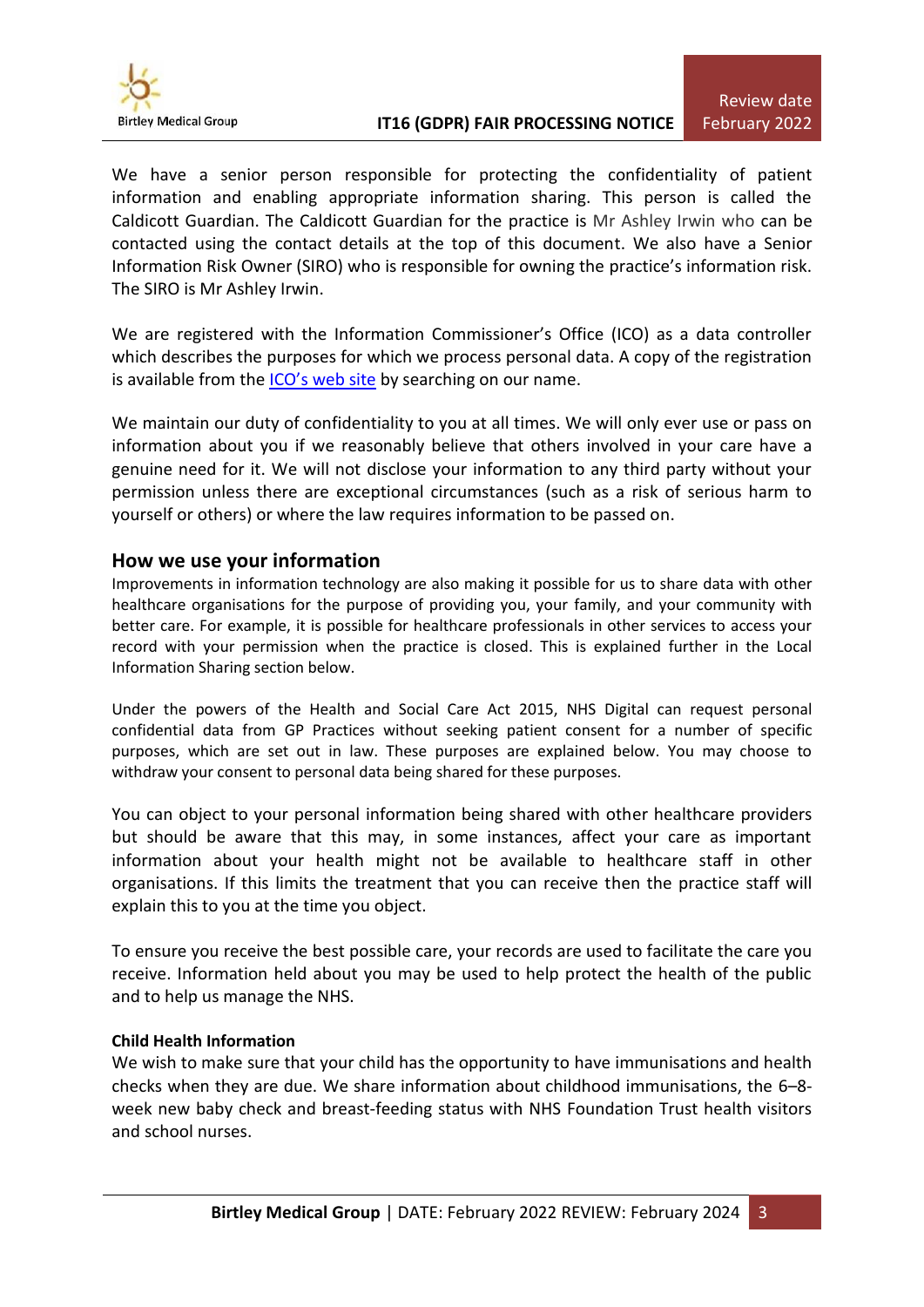

## **Clinical audit**

Information may be used by the Clinical Commissioning Group (CCG) for clinical audit to monitor the quality of the service provided to patients with long terms conditions. Some of this information may be held centrally and used for statistical purposes (e.g. the National Diabetes Audit). When this happens, strict measures are taken to ensure that individual patients cannot be identified from the data.

#### **Clinical Research**

Sometimes your information may be requested to be used for research purposes – we will always ask your permission before releasing your information for this purpose.

#### **Improving Diabetes Care**

Information that does not identify individual patients is used to enable focussed discussions to take place at practice-led local diabetes review meetings between health care professionals. This enables the professionals to improve the management and support of these patients.

#### **Individual Funding Request**

An 'Individual Funding Request' is a request made on your behalf, with your consent, by a doctor, for funding of specialised healthcare which falls outside the range of services and treatments that the CCG has agreed to commission for the local population. An Individual Funding Request is taken under consideration when a case can be set out by a patient's doctor that there are exceptional clinical circumstances which make the patient's case different from other patients with the same condition who are at the same stage of their disease, or when the request is for a treatment that is regarded as new or experimental and where there are no other similar patients who would benefit from this treatment. A detailed response, including the criteria considered in arriving at the decision, will be provided to your GP.

#### **Invoice Validation**

Invoice validation is an important process. It involves using your NHS number to check which CCG is responsible for paying for your treatment. Section 251 of the NHS Act 2006 provides a statutory legal basis to process data for invoice validation purposes. We can also use your NHS number to check whether your care has been funded through specialist commissioning, which NHS England will pay for. The process makes sure that the organisations providing your care are paid correctly.

#### **Local Information Sharing**

Your GP electronic patient record is held securely and confidentially on an electronic system managed by your registered GP practice. If you require attention from a local health or care professional outside of your usual practice services, such as a GP Federation Service, Emergency Department, Minor Injury Unit or Out of Hours service, the professionals treating you are better able to give you safe and effective care if some of the information from your GP record is available to them.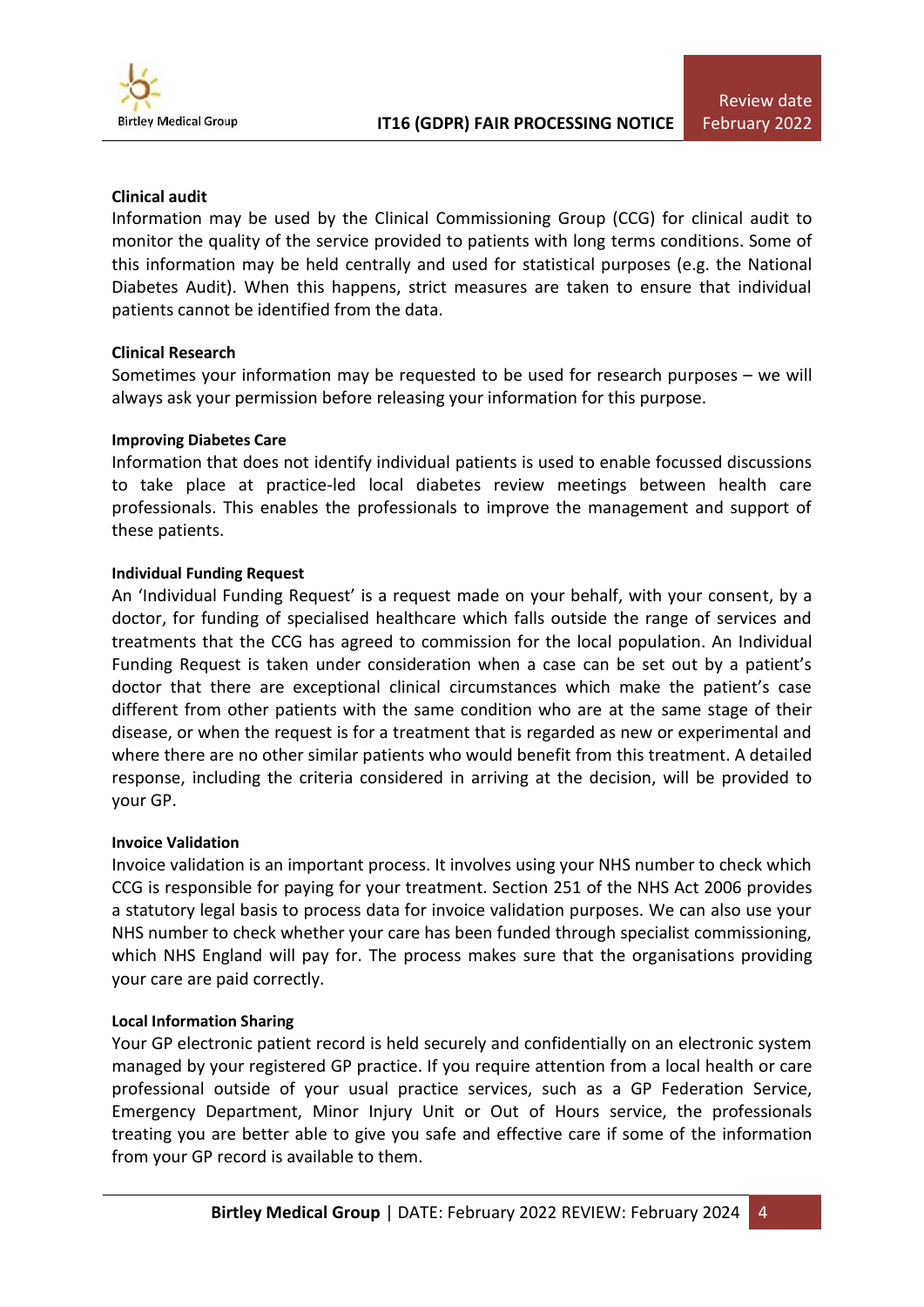

Where available, this information can be shared electronically with other local healthcare providers via a secure system designed for this purpose. Depending on the service you are using and your health needs, this may involve the healthcare professional accessing a secure system that enables them to view parts of your GP electronic patient record (e.g., Great North Care Record Care Summary or your Summary Care Record) or a secure system that enables them to view your full GP electronic patient record (e.g., EMIS Web remote consulting system).

In all cases, your information is only accessed and used by authorised staff who are involved in providing or supporting your direct care. Your permission will be asked before the information is accessed, other than in exceptional circumstances (e.g., emergencies) if the healthcare professional is unable to ask you and this is deemed to be in your best interests (which will then be logged).

When analysing current health services and proposals for developing future services it is sometimes necessary to link separate individual datasets to be able to produce a comprehensive evaluation. This may involve linking primary care GP data with other data such as secondary uses service (SUS) data (inpatient, outpatient and A&E). In some cases, there may also be a need to link local datasets which could include a range of acute-based services such as radiology, physiotherapy, audiology etc, as well as mental health and community-based services such as Improving Access to Psychological Therapies (IAPT), district nursing, podiatry etc. When carrying out this analysis, the linkage of these datasets is always done using a unique identifier that does not reveal a person's identity. We may also contract with other organisations to process data. These organisations are known as Data Processors. We ensure external data processors that support us are legally and contractually bound to operate and prove security arrangements are in place where data that could or does identify a person are processed.

Currently, the external data processors we work with include NHS North of England Commissioning Support Unit, which is based at John Snow House, Durham, DH1 3YG and which has been granted a legal basis for processing data for us and which operates under strict controls to ensure your information is handled lawfully.

We record any instances where we transfer personal information to a third country or international organisation. This is very limited, and we check and record the safeguards in place to protect the information to be transferred.

## **National Fraud Initiative - Cabinet Office**

The use of data by the Cabinet Office for data matching is carried out with statutory authority under Part 6 of the Local Audit and Accountability Act 2014. It does not require the consent of the individuals concerned under the Data Protection Act 2018. Data matching by the Cabinet Office is subject to a Code of Practice. For further information see: [https://www.gov.uk/government/publications/code-of-data-matching-practice-for](https://www.gov.uk/government/publications/code-of-data-matching-practice-for-national-fraud-initiative)[national-fraud-initiative](https://www.gov.uk/government/publications/code-of-data-matching-practice-for-national-fraud-initiative)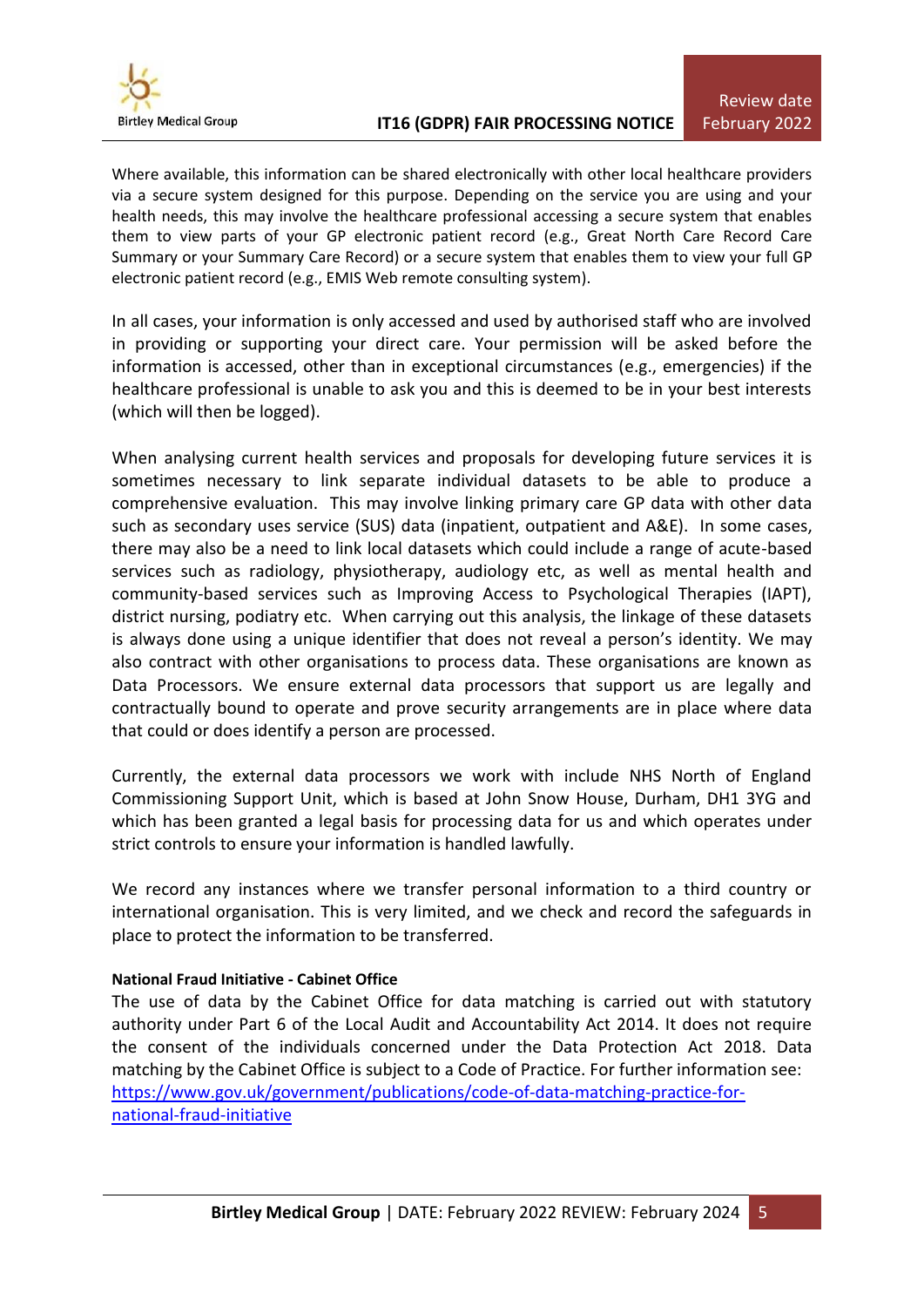

#### **National Registries**

National Registries (such as the Learning Disabilities Register) have statutory permission under Section 251 of the NHS Act 2006, to collect and hold service user identifiable information without the need to seek informed consent from each individual service user.

#### **Risk Stratification**

'Risk stratification for case finding' is a process for identifying and managing patients who have or may be at-risk of health conditions (such as diabetes) or who are most likely to need healthcare services (such as people with frailty). Risk stratification tools used in the NHS help determine a person's risk of suffering a particular condition and enable us to focus on preventing ill health before it develops. Information about you is collected from a number of sources including NHS Trusts, GP Federations and your GP Practice. A risk score is then arrived at through an analysis of your de-identified information. This can help us identify and offer you additional services to improve your health.

Risk-stratification data may also be used to improve local services and commission new services, where there is an identified need. In this area, risk stratification may be commissioned by the Newcastle/Gateshead Clinical Commissioning Group. Section 251 of the NHS Act 2006 provides a statutory legal basis to process data for risk stratification purposes. Further information about risk stratification is available from: [https://www.england.nhs.uk/ourwork/tsd/ig/risk-stratification /](https://www.england.nhs.uk/ourwork/tsd/ig/risk-stratification%20/)

If you do not wish information about you to be included in any risk stratification programmes, please let us know. Please be aware that this may limit the ability of healthcare professionals to identify if you have or are at risk of developing certain serious health conditions.

#### **Safeguarding**

To ensure that adult and children's safeguarding matters are managed appropriately, access to identifiable information will be shared in some limited circumstances where it's legally required for the safety of the individuals concerned.

#### **Summary Care Record (SCR)**

The NHS in England uses a national electronic record called the Summary Care Record (SCR) to support patient care. It contains key information from your GP record. Your SCR provides authorised healthcare staff with faster, secure access to essential information about you in an emergency or when you need unplanned care, where such information would otherwise be unavailable.

Summary Care Records are there to improve the safety and quality of your care. SCR core information comprises your allergies, adverse reactions and medications. An SCR with additional information can also include reason for medication, vaccinations, significant diagnoses / problems, significant procedures, anticipatory care information and end of life care information. Additional information can only be added to your SCR with your agreement.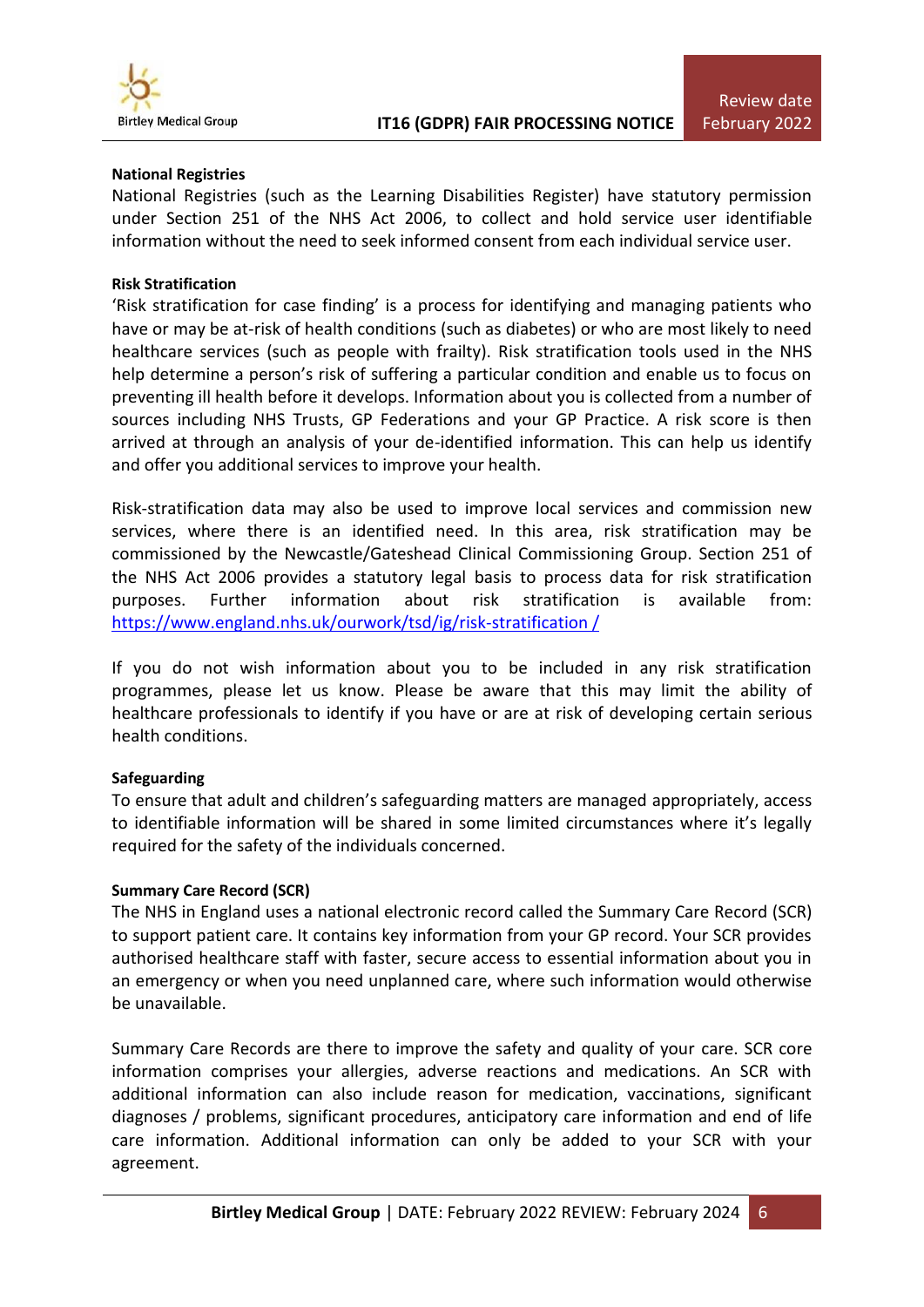

Please be aware that if you choose to opt-out of SCR, NHS healthcare staff caring for you outside of this surgery may not be aware of your current medications, allergies you suffer from and any bad reactions to medicines you have had, in order to treat you safely in an emergency. Your records will stay as they are now with information being shared by letter, email, fax or phone. If you wish to opt-out of having an SCR, please visit [https://www.nhs.uk/your-nhs](https://www.nhs.uk/your-nhs-data-matters/)[data-matters/](https://www.nhs.uk/your-nhs-data-matters/) or contact the surgery.

## **Supporting Medicines Management**

Some North East CCGs operate pharmacist prescribing advice services to support local GP practices with prescribing queries, which may require identifiable information to be shared. Pharmacists and pharmacy technicians work with your usual GP to provide advice on medicines, prescription ordering processes, prescribing queries, and review prescribing of medicines to ensure that it is appropriate for your individual needs, safe and cost-effective. Where specialist prescribing support is required, the CCG medicines management team may discuss product choice with your GP and your nominated community pharmacist to ensure evidence-based cost effective choices are made to support your care.

#### **Supporting Locally Commissioned Services**

CCGs support GP practices by auditing anonymised data to monitor locally commissioned services, measure prevalence and support data quality. The data does not include identifiable information and is used to support patient care and ensure providers are correctly paid for the services they provide.

#### **Data Retention**

We manage patient records in line with the Records Management NHS Code of Practice 2021 [https://www.nhsx.nhs.uk/information-governance/guidance/records-management](https://www.nhsx.nhs.uk/information-governance/guidance/records-management-code/)[code/](https://www.nhsx.nhs.uk/information-governance/guidance/records-management-code/) which sets the required standards of practice in the management of records for those who work within or under contract to NHS organisations in England, based on current legal requirements and professional best practice.

#### **Who are our partner organisations?**

- Fire and Rescue Services
- Police
- Other 'data processors'

We may also have to share your information, subject to strict agreements on how it will be used, with the following organisations:

- NHS Trusts
- Specialist Trusts
- GP Federations
- Independent Contractors such as dentists, opticians, pharmacists
- Private Sector Providers
- Voluntary Sector Providers
- Ambulance Trusts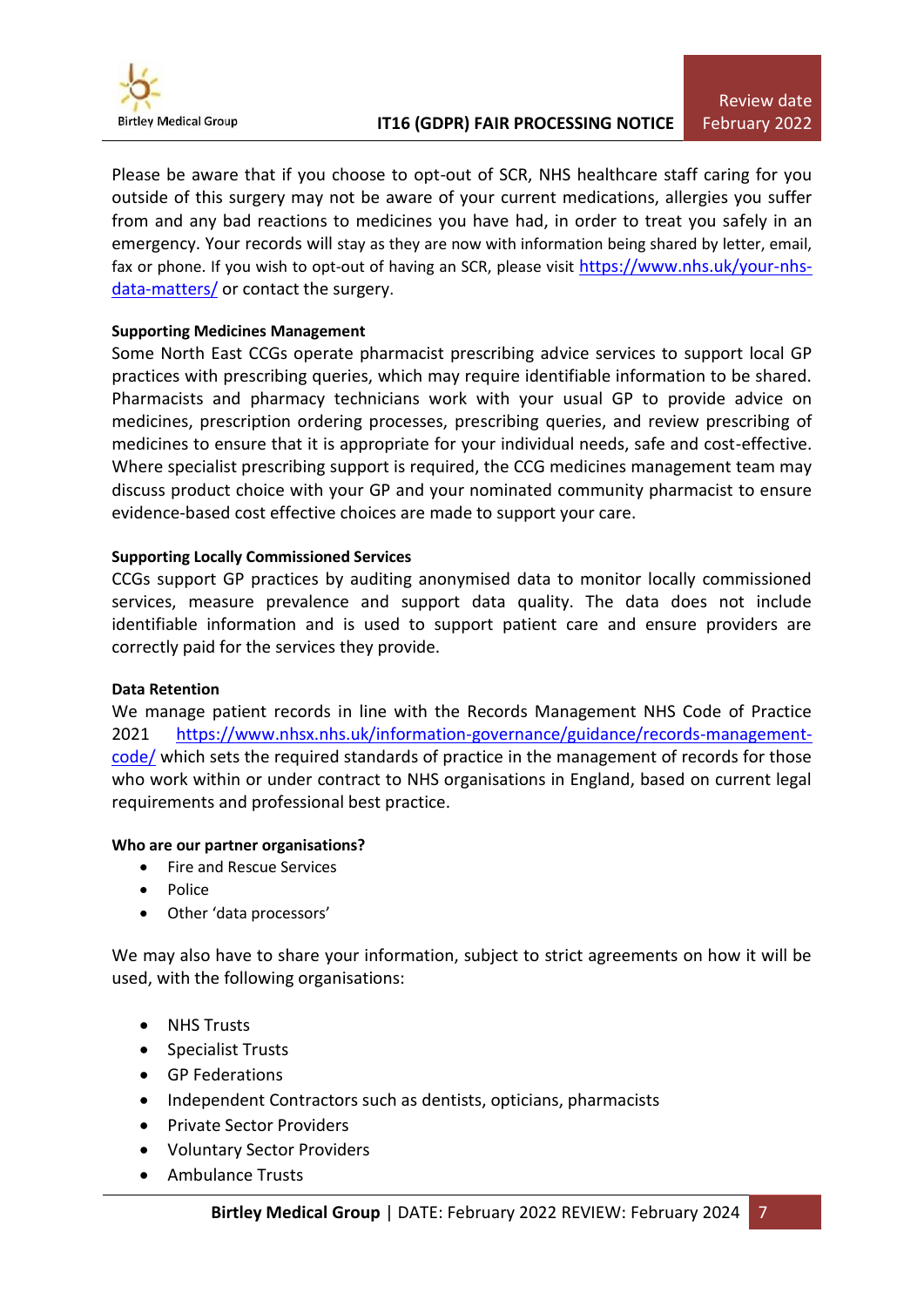

- Clinical Commissioning Groups
- Social Care Services
- Local Authorities
- Education Services

We will never share your information outside of health partner organisations without your explicit consent unless there are exceptional circumstances such as when the health or safety of others is at risk, where the law requires it or to carry out a statutory function.

Within the health partner organisations and in relation to the above-mentioned themes we will assume you are happy to for your information to be shared unless you choose to optout (see below). This means you will need to express an explicit wish to not have your information shared with the other organisations; otherwise it will be automatically shared. We are required by law to report certain information to the appropriate authorities. This is only provided after formal permission has been given by a qualified health professional. There are occasions when we must pass on information, such as notification of new births, where we encounter infectious diseases which may endanger the safety of others, such as meningitis or measles (but not HIV/AIDS), and where a formal court order has been issued. Our guiding principle is that we are holding your records in strictest confidence.

## **Your Rights**

#### **Your right to withdraw consent for us to share your personal information**

The national data opt-out allows people to opt out of their confidential patient information being used for research and planning. It was introduced on 25 May 2018, providing a facility for individuals to opt-out from the use of their data for research or planning purposes. The national data opt-out replaces the previous 'type 2' opt-out, which required NHS Digital not to share a patient's confidential patient information for purposes beyond their individual care. Any patient that had a type 2 opt-out has had it automatically converted to a national data opt-out from 25 May 2018 and has received a letter giving them more information and a leaflet explaining the new national data opt-out. If a patient wants to change their choice, they can use the new service to do this. You can find out more from the practice or by clicking her[e https://www.nhs.uk/your-nhs-data-matters/](https://www.nhs.uk/your-nhs-data-matters/)

## **Your right to opt out**

The national data opt-out allows people to opt out of their confidential patient information being used for research and planning. It was introduced on 25 May 2018, providing a facility for individuals to opt-out from the use of their data for research or planning purposes. The national data opt-out replaces the previous 'type 2' opt-out, which required NHS Digital not to share a patient's confidential patient information for purposes beyond their individual care. Any patient that had a type 2 opt-out has had it automatically converted to a national data opt-out from 25 May 2018 and has received a letter giving them more information and a leaflet explaining the new national data opt-out. If a patient wants to change their choice, they can use the new service to do this. You can find out more from by clicking [here](https://www.nhs.uk/your-nhs-data-matters/) <https://www.nhs.uk/your-nhs-data-matters/>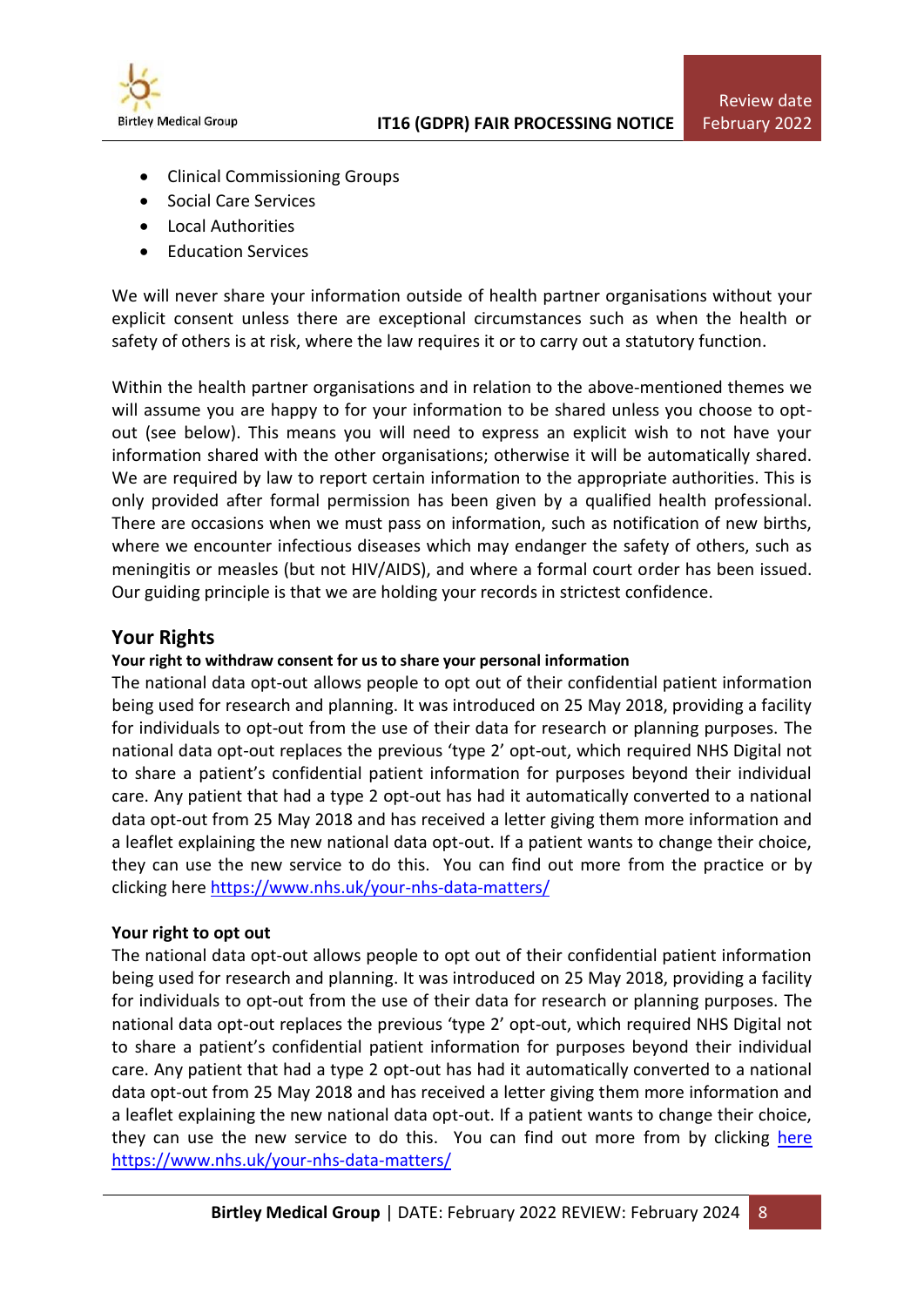

#### **Patients who have a type 1 opt-out**

Some patients will have a type 1 opt-out registered with the practice, you can tell the practice if you do not want your confidential patient information held in your GP medical record to be used for purposes other than your individual care. This is commonly called a type 1 opt-out. This opt-out request can only be recorded by your GP practice.

If your wishes cannot be followed, you will be told the reasons (including the legal basis) for that decision. There are certain circumstances where a person is unable to opt out, but these are only where the law permits this such as in adult or children's safeguarding situations.

You have a right in law to refuse or withdraw previously granted consent to the use of your personal information. There are possible consequences of not sharing such as the effect this may have on your care and treatment, but these will be explained to you to help with making your decision.

If you wish to exercise your right to opt-out, or to speak to somebody to understand what impact this may have, if any, please contact us using the usual practice contact details.

You can find out more by clicking [here](https://www.nhs.uk/using-the-nhs/about-the-nhs/opt-out-of-sharing-your-health-records/) [https://www.nhs.uk/using-the-nhs/about-the](https://www.nhs.uk/using-the-nhs/about-the-nhs/opt-out-of-sharing-your-health-records/)[nhs/opt-out-of-sharing-your-health-records/](https://www.nhs.uk/using-the-nhs/about-the-nhs/opt-out-of-sharing-your-health-records/)

#### **Right of Access to Your Personal Information**

We will tell you if we use your personal information, what that information is and why we use it. We will also tell you where we obtained the information from and with whom we share your information. Under this right we have to tell you how long we intend to keep your information for.

You are entitled to obtain a copy of the personal information held about you by the practice. You can view this or request copies of the records by making a **[subject access](https://ico.org.uk/for-the-public/personal-information/)  [request.](https://ico.org.uk/for-the-public/personal-information/)** Any request to access or obtain a copy of this information will be considered in line with the data protection legislation. This is generally free of charge unless your request is very complicated and/or unreasonably excessive; if you require further copies of information already provided to you, we may charge a reasonable administrative fee. If you want to access your data, you can contact us using the contact details at the top of this notice. Under special circumstances, some information may be withheld.

#### **Right to Rectification**

This right allows you to ask for any information you believe to be inaccurate or incomplete to be corrected and completed. We are allowed one month from the date of your request in which to perform any such corrections or add supplementary statements. We will communicate any rectification of information to anyone to whom it has been disclosed unless this is not possible or involves disproportionate effort. We will tell you who those recipients are if you ask us.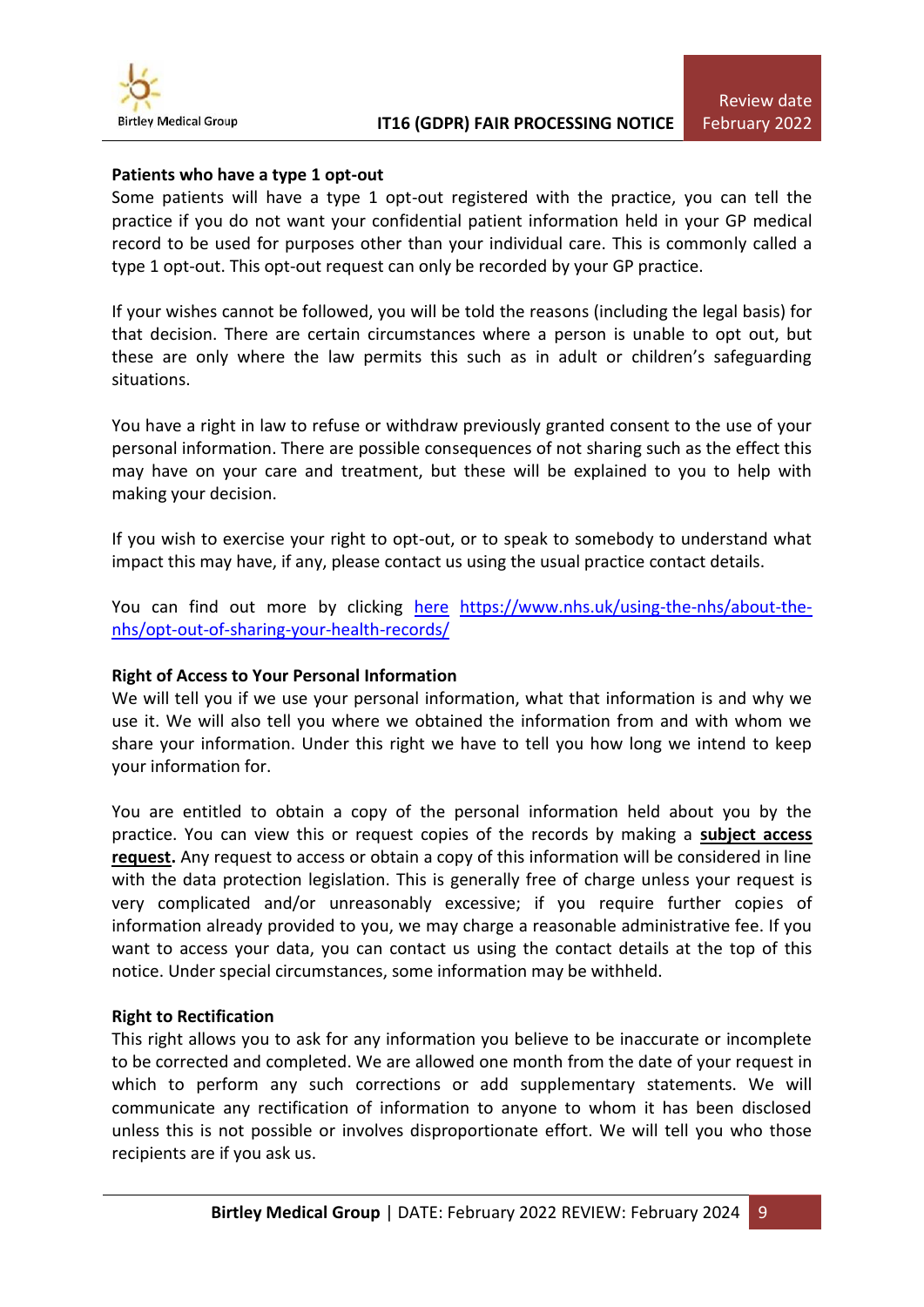

## **Right to Erasure**

This right is also commonly referred to as the 'right to be forgotten'. You can request that your information be erased, subject to certain exemptions, if it is no longer needed by us for the original purpose, we said we would use it for or if you decide to withdraw your consent or if you object to the use of your information. If it transpires that the information was unlawfully used or is found to infringe the law, you can ask for it to be erased. We will erase your information if we have a legal obligation to do so. We will communicate any erasure of information to anyone to whom it has been disclosed unless this is not possible or involves disproportionate effort. We will tell you who those recipients are if you ask us.

## **Right to Restriction of Processing**

Restriction means marking information with the aim of limiting its processing in the future. Under this right you can request we restrict information processing for a period of time if you think the information is inaccurate, while we check its accuracy. If the information is found to have been used unlawfully you can ask for it to be restricted instead of being erased. If we no longer need to keep the information but you need us to keep it in connection with a legal claim you are involved with you can ask us to restrict it. You can also ask us to restrict processing if you have previously objected to us processing it whilst we check whether our legitimate reasons for processing it outweigh your right. Once processing has been restricted, we can start to use the information again only if you have consented to this or where it is in connection with a legal claim or if it is to protect the rights of another person or there is a strong public interest. We will tell you before any restriction we have put in place is lifted. We will communicate any restriction of processing to anyone to whom it has been disclosed unless this is not possible or involves disproportionate effort. We will tell you who those recipients are if you ask us.

## **Right to Data Portability**

The purpose of this right is to give a person more control over their personal information. Data Portability means you have the right to receive a copy of personal information which you have given us in a structured, commonly used, machine-readable format and to have it transferred directly to another 'controller' where technically possible. This right only applies to information which is processed by automated means and where you have given consent to the processing or where processing is necessary for the performance of a contract. It does not apply if the processing is needed to comply with a legal obligation, our official duties or is for a task carried out in the public interest. It is therefore unlikely to apply to any of the processing carried out by the practice.

## **Right to Object**

You can object to the processing of your personal information if the processing activity is necessary for the performance of a task carried out in connection with our lawful, official duties or those of a third party, or a task carried out in the public interest. We could refuse to comply with a request only where we could show that there was an overriding legal reason or if we need to process the information in relation to a legal claim.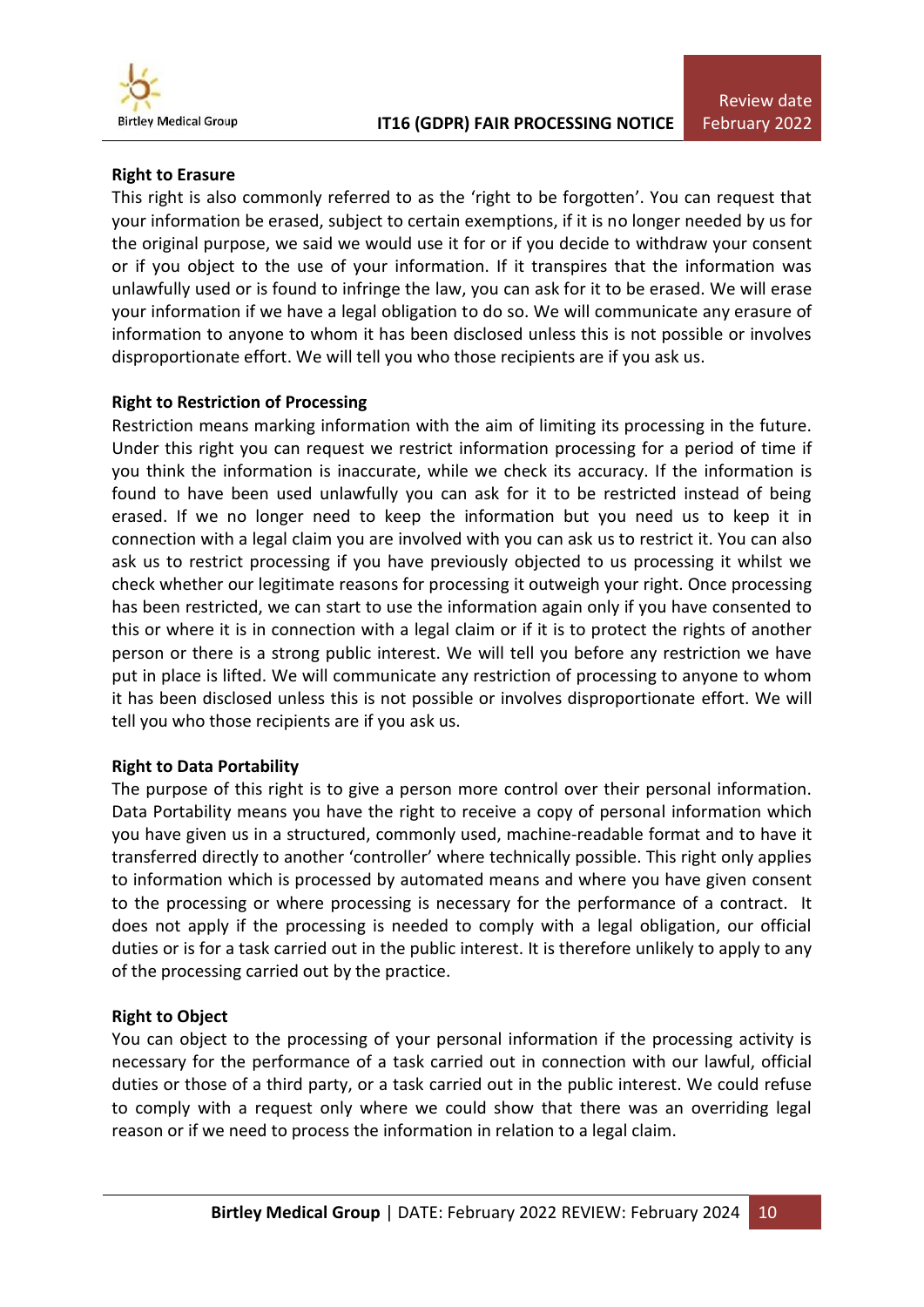

You also have a separate right to object to processing if it is for direct marketing purposes. We do not use your information in this way but if we did, we would tell you about it. This right also includes a specific right to object to research uses except where this is done in the public interest.

## **Automated Decision-Making, Including Profiling**

Profiling means any form of automated processing (i.e., processed by a computer and not a human being) of personal information used to analyse, evaluate or predict things about someone; this can include things like someone's health, personal preferences, interests, economic situation, reliability, performance at work behaviour, location or movements.

Under this right you can ask not to be subject to a decision made solely by automated means, including any profiling, which affects you in a legal way or has a similar significant effect. Automated decision-making and profiling is not allowed if it involves certain types of information; these 'special categories' of information are deemed to carry more sensitivity therefore we cannot use your health information for automated decision-making or profiling unless we have your explicit consent or there is substantial public interest allowing us to do so. We currently do not carry out any automated decision-making, including profiling.

## **Consent**

Where processing is based on consent you have the right to withdraw consent to process your personal data.

## **Right to Complain to the Information Commissioner's Office (ICO)**

If you have concerns or are unhappy about any of our services, please contact the Practice Manager. For independent advice about data protection, privacy and data-sharing issues, or to complain to the ICO if you think any processing of your personal data infringes data protection legislation you can contact:

The Information Commissioner Wycliffe House Water Lane Wilmslow Cheshire SK9 5AF Phone: 0303 123 1113 Website: [www.ico.gov.uk](http://www.ico.gov.uk/)

## **Data Protection Officer (DPO)**

As a public authority the practice must appoint a DPO. The DPO is an essential role in facilitating 'accountability' and the organisation's ability to demonstrate compliance with the data protection legislation. The DPO for the CCG is Liane Cotterill, who can be contacted via the contact details at the top of this notice.